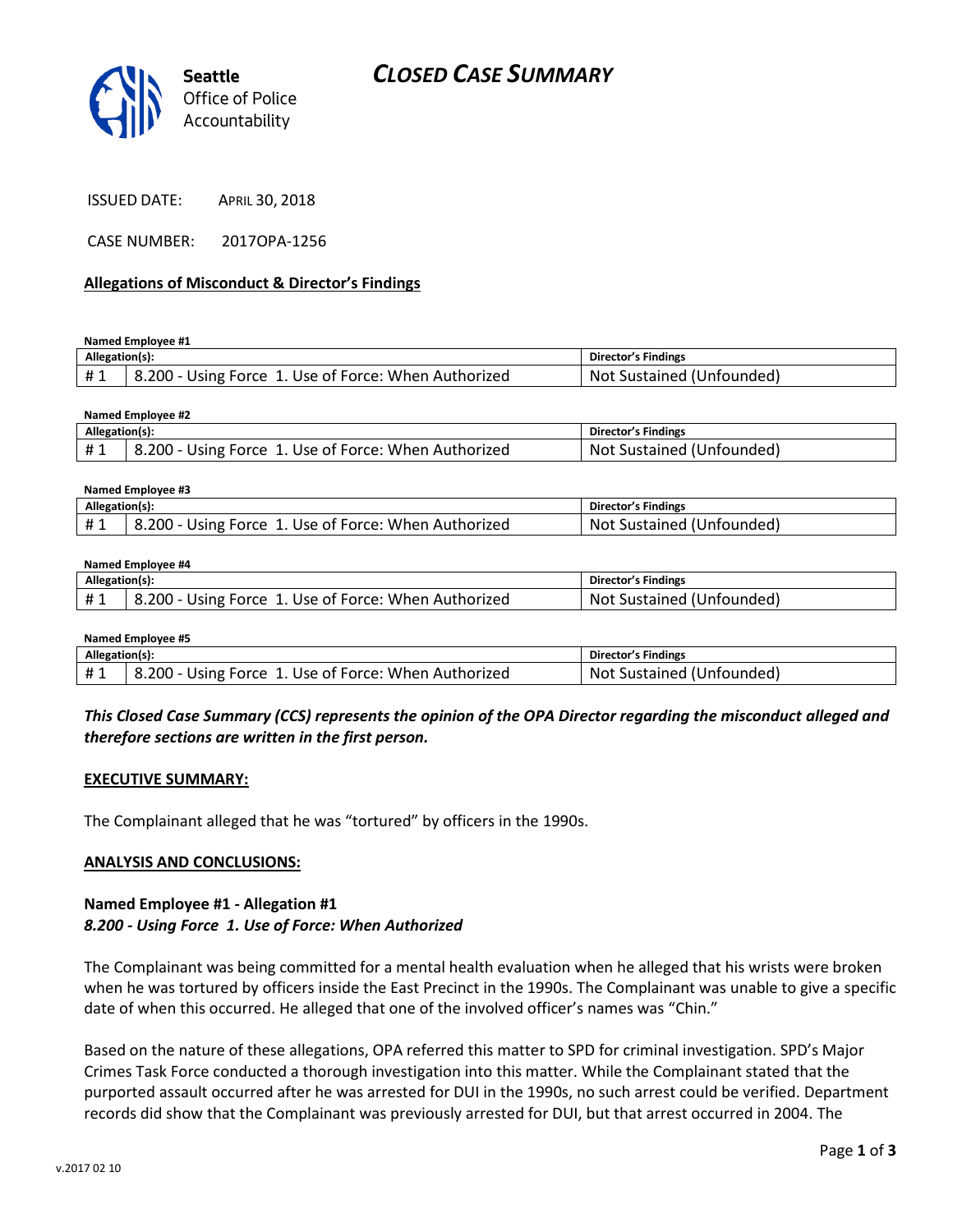

# *CLOSE CASE SUMMARY*

OPA CASE NUMBER: 2017OPA-1256

criminal investigator verified that the Complainant had been arrested at least three times in the 1990s; however, none of those arrests appeared to exactly match the Complainant's allegations.

The assigned criminal investigator contacted a witness who was also arrested with the Complainant in 2004, and that witness stated that he had known the Complainant for twenty-five years and had never known the Complainant to have broken wrists. The witness also informed the criminal investigator that the subject had ongoing mental health issues. The criminal investigator also spoke to the Complainant's mother and brother. Both indicated that they were not aware of the Complainant ever having broken wrists. Both confirmed that the Complainant suffered from mental illness and both stated that he had alleged physical abuse from the police to them on multiple occasions.

The criminal investigator also did a walk-through of the entire East Precinct to see if there were any exposed pipes that, as the Complainant alleged, he could have been handcuffed to. The criminal investigator determined that there were no exposed pipes anywhere in the precinct except for in the parking garage. Moreover, the pipes in the garage were approximately 14 feet off of the ground and, in the criminal investigator's opinion, would have been unable to withhold the weight of an adult being suspended from them.

Lastly, the criminal investigator interviewed the Complainant. During that conversation, the Complainant stated that his wrists were bruised and blackened, but not broken. This was contrary to his assertions to OPA. The Complainant further stated that the incident may have occurred in the early 2000s not in the 1990s, and that the assault occurred after his arrest for a hit and run not for DUI. Both statements were also contrary to his previous assertions to OPA. There was no record of a use of force associated with that 2004 arrest or evidence that the Complainant's wrists had been broken.

The Major Crimes Task Force ultimately deemed the Complainant's allegations to be unfounded and this matter was sent back to OPA for investigation.

OPA contacted SPD Human Resources and checked for all sworn SPD personnel with the last name of Chin, Chinn, Chen, or Chan. That review yielded no officers with those last names that were linked to any case involving the Complainant. OPA identified that Named Employee #1 (NE#1) and Named Employee #2 (NE#2) were the officers that arrested the Complainant in the 2004 case. As such, and given the lack of any other cases that appeared connected with the incident identified by the Complainant, they were added as the Named Employees in this case.

At the conclusion of the OPA investigation into this matter, I reach the same result as the Major Crimes Task Force – there is no evidence that the Complainant was ever "tortured" or assaulted by SPD officers and that this conduct resulted in either broken or badly bruised wrists. Further, there is no support in the record for finding that NE#1 and NE#2, or for that matter any unknown officer, engaged in any misconduct or ever even used physical force on the Complainant, let alone that they tortured him.

For these reasons, I recommend that this allegation be Not Sustained – Unfounded.

Recommended Finding: **Not Sustained (Unfounded)**